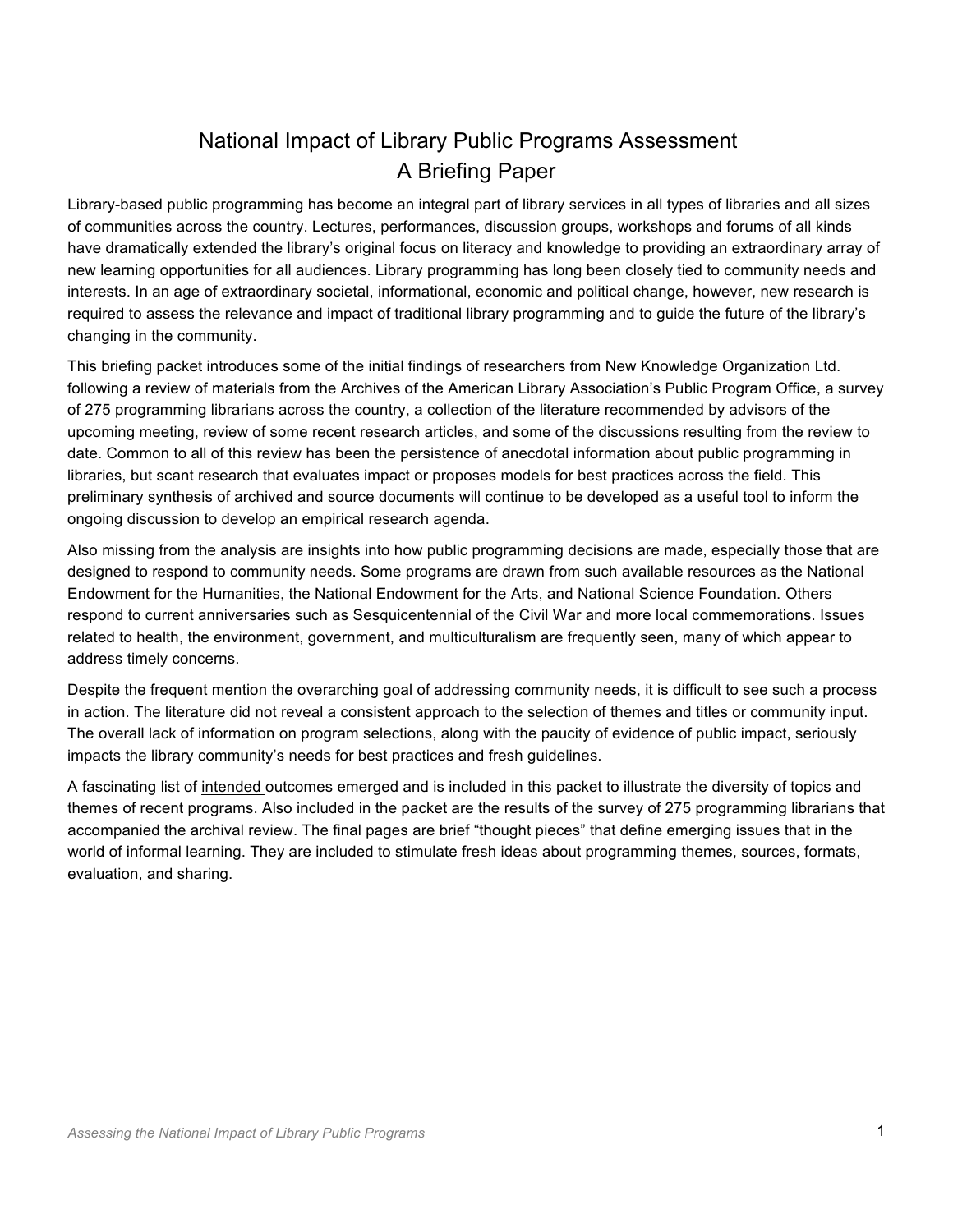### Emerging Issues

Among the critical issues to be considered in planning a research agenda are ones that are not specifically identified in the analysis to date. Nonetheless, they have become increasingly important in shaping goals and programs for lifelong learning.

These include the following:

- An analysis of the learning impacts of different program formats. When are lectures more effective than workshops? How does active audience engagement impact outcome? What kind of approaches does your audience want? How do you incorporate different learning styles?
- The impact of technology and the internet on how people prefer to learn. What is the impact of self-driven learning on public programs? How can programs be presented as more personalized?
- The need to identify community issues more specifically. How can the library "listen" to the community? What are the most effective ways to gather input? Who should be at the decision making taking as programming is developed?
- The library as part of a learning community. Who are the libraries most effective partners? How can a network of learning institutions support a stronger "learning community?"
- Programs for an intergenerational audience. With an increasing interest in "learning together" how are your audiences changing? How do you serve an audience of grandparents, parents and other caregivers, and children together? What are the desired impacts?
- Partnerships beyond the community. How can the library serve as a public forum for emerging issues that are identified in the worlds of science, politics, health, etc.? What conduits to such emerging information can be established? What are the risks?
- Establishing shared and meaningful metrics of evaluation. How can a culture of evaluation become more widespread, practical, and useful? What are the core metrics that would create a coherent and comprehensive picture of the impact of library programming nationwide?
- Critical thinking skills at the heart of learning. Can libraries build an emphasis on and awareness of critical thinking skills into programming? What kinds of programs would demonstrate an incorporation of such thinking skills into the discussions, products, and outcomes of public programs?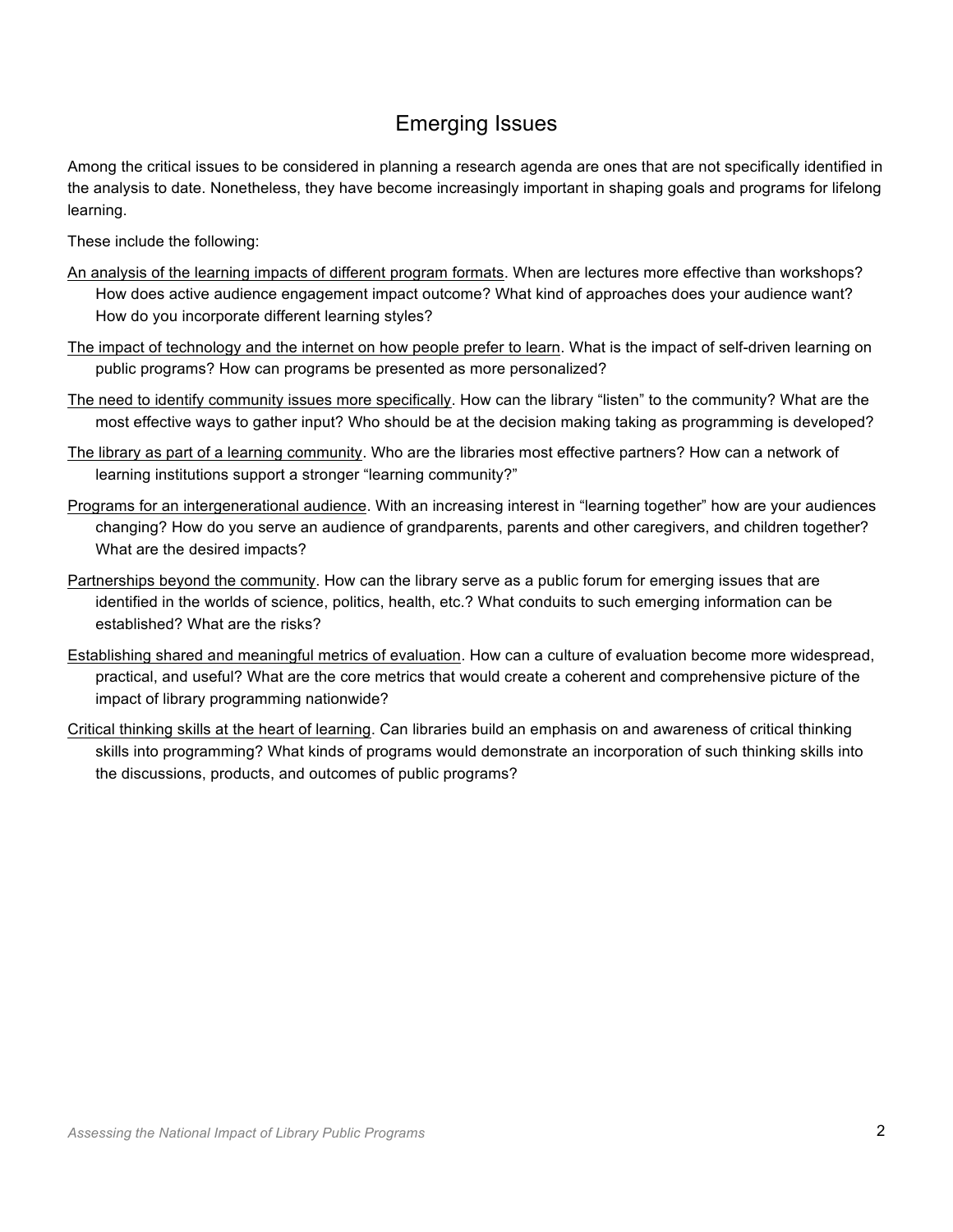## A Range of Intended Outcomes

Most programs were accompanied by statements of intended outcomes, even though an outcome evaluation was missing in most of the reviewed programs. This sample was drawn from a variety of sources within the ALA PPO archives. This section represents an intriguing overview of the breadth and variety of some of the intended program outcomes.

#### **American Presidential and Political History**

- Audience will understand Abraham Lincoln's political and constitutional challenges of the Civil War
- Audience will be better able to understand the principles of democracy
- Audience will understand George Washington and how myths created and strengthened his position as President as well as securing the stability of a struggling republic
- Audience will understand Alexander Hamilton's central role during the Revolutionary War and Founding period in creating the economic, constitutional, social and journalistic, political and foreign policy templates for modern America.
- Audiences will understand Lincoln's role in relation to the war for the Union, the Emancipation Proclamation, black soldiers in the Civil War and the end of the Lincoln's life.

#### **Civil)Rights/Multiculturalism**

- Audience will be better able to understand how literature addresses civil rights topics.
- Audience will advance the perspective that the lessons of freedom have been reborn throughout African-American history and that those lessons have served to nourish each succeeding challenge.
- Audience will learn how to plan and implement Middle East programming to engage communities, locate speakers, prospect fundraising activities
- Audience will engage with ethnic literature to increase diverse readership and build circulation
- Audience will learn to trace their Hispanic roots through research techniques, record location and geography
- Audience will gain knowledge about Supreme Court ruling in Brown vs. Board of Education decision to understand and appreciate advancements in civil rights for African Americans.
- Audience will gain an understanding for the elements of multiculturalism on US college campuses
- Audience explores the migration experience from Africa to America, from south to north, from rural to urban—a powerful and recurring theme in twentieth-century literature.

#### **Health and Related Science**

- Audience will engage healthcare professionals to develop an increased understanding of terminal illnesses, "end of life" decisions and healthcare systems
- Audience will gain an appreciation for personal and societal responsibility and ethics related to scientific experimentation and other aspects of contemporary American life

#### **Arts)and)Literature**

- Adults and youth, respectively, will gain knowledge of how poetry fosters an understanding between neighbors next door and within the global community
- on racism, women's health and teenage sexuality
- Families will gain literacy skills through humanities focused content; Socratic Method and collective learning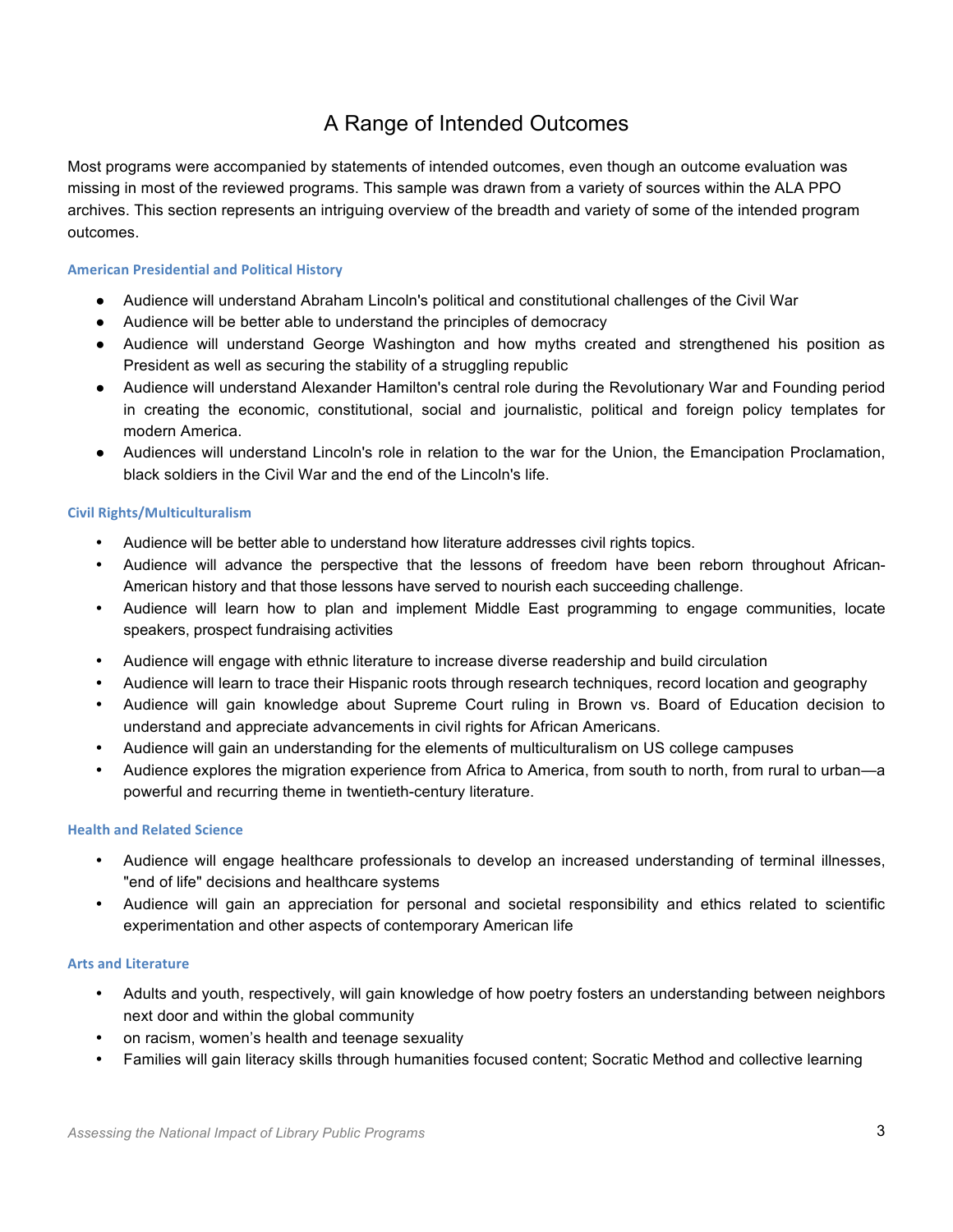- Audience will explore the epic tradition in the literature of the Americas through reading and discussions representing different regions of the Americas- North, South and Central.
- Audience will learn about censorship through discussion and review of banned books

#### **Humanities**

- Audience will understand the place and power of religion is essential to American global leadership
- Audience will learn how the ascendance of "infotainment" has affected broadcasting and democracy in the United States
- Audience will learn about economic; social and political contributions of Second World War through personal accounts of 40 men and women from four American towns
- Audience will explore questions of home and away and what it means to belong.
- Audience will read and discuss Japanese works that might explore industrial and technological advances, ancient traditions and venerable culture intrigue us, survived the devastation of World War II to become one of the most productive nations on Earth.
- Audience will delve into transcendent force of romantic love's power to destroy, redeem and ambiguity
- Audience will consider 2000 A.D. and how Western Civilizations approached this time as an ultimatum or culmination.
- Audience will understand medicine in the context of Renaissance science to address ethical questions
- Audience will gain an appreciation for the impact of hip hop publishers and authors to gain insight into racial, ethnic and regional aspects of the urban environment and urban fiction
- Audience will gain a better understanding of present-day American political thought about how individual choice and freedom coexist with duty and loyalty to make judgments on where America wants to go from here.
- Audience will explore determination, perseverance, and previously unrealized talent and extent to which we have fulfilled the promise of America.
- Audience will examine Constitutional foundations, Supreme Court rulings and federal government rulings to appreciate the history of protected air, water, public lands and wildlife in America for last 30 years.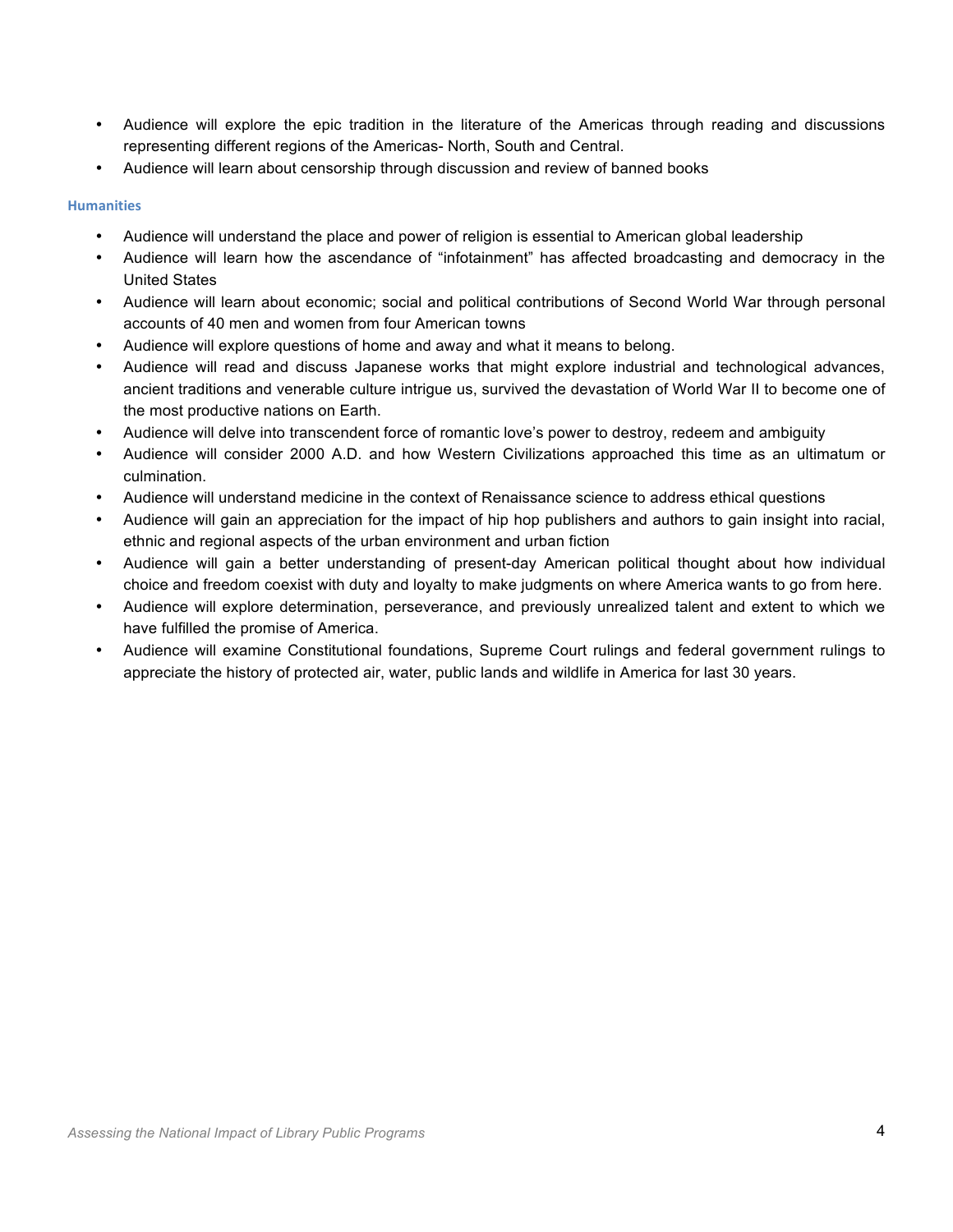## Public Programs Librarian Contacts Perspectives on the project

The following summarizes the results of the survey of 275 librarians that adds their direct voice to the programming discussion.

A listwise deletion method was used for participants with responses missing from the two qualitative, open-ended questions. Consequently, these participants were excluded from the qualitative data analysis. Additionally, IP addresses that were repeated in the datafile were flagged and screened for the possibility of duplicate survey response patterns (n=34 flagged). However, review of the responses revealed unique response patterns for each of the duplicate response sets. Timestamps from these duplicates also indicated that the responses may have been completed from the same computer, but that all of the responses were completed with time differences greater than 8 minutes.

The final sample of 275 librarians was analyzed using Leximancer software to explore relevant themes and concepts. The Leximancer program provided a helpful visual tool to see how different concepts (i.e., recurring words and similar words), formed larger themes and the ways in which they were connected (Figure 1). Colors signify importance and relevance, where red, orange, and yellow are "hot" topics, and green, blue, and purple are themes of less importance (less represented in the responses).

#### **Table 1**

| Type of Library | Frequency |
|-----------------|-----------|
| Public          | 231       |
| Academic        | 24        |
| School          | 4         |
| Special         | 13        |

*What is the type of library at the center of your work? (n=272)*

Note: Two respondents did not complete this question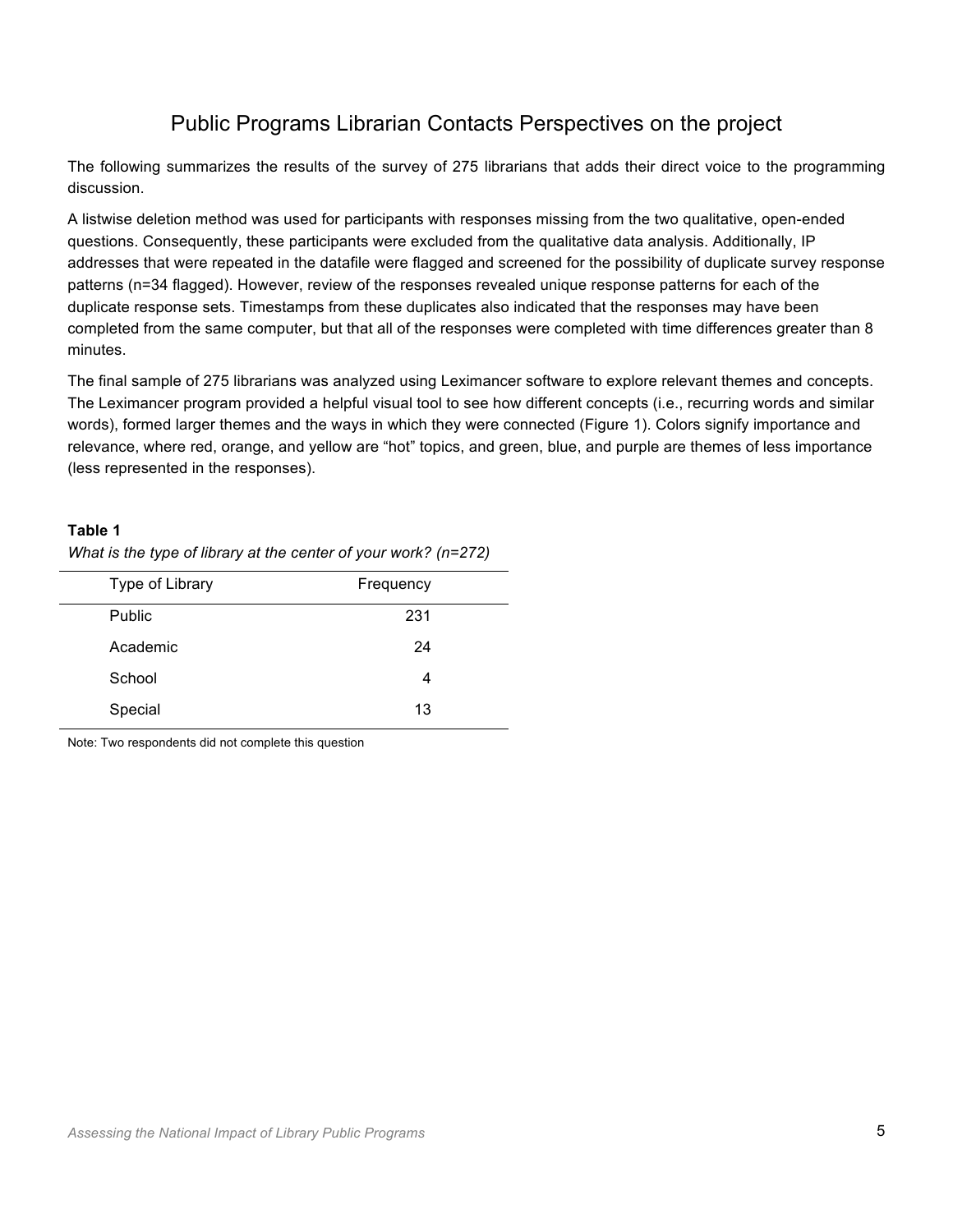### Respondents' Hopes for the Project

#### *"What do you hope might be discovered through the project, which could advance public programming?"*

The dominant theme that emerged from librarians' responses (refer to red balloon in Figure 1) suggested that the community was most important to library programming. This theme seemed to highlight librarians' needs for programming, as they are inextricably based on the wants and need of their local communities. The need for an accurate assessment of their local community's wants and needs was often mentioned, illustrated in the following two responses:

*"How we can implement good programs based on the community needs and desires."*

*"What kind of programming is most in demand. How to better determine what will work best for different communities."*

As a central theme, community was closely connected with concepts such as needs, support, projects, impacts, information, and resources*.* A number of responses indicated that librarians would like to identify their connections with their local communities, while also evaluating the impact, and consequently the importance of their program services on their communities. The following response begins to illustrate these needs:

*"Based on the description above, it would be wonderful if this* 

*project could support and reinforce the importance of libraries by showing that we have an impact on our communities, not only through our material resources, but through library programming."*

The second most salient theme (refer to orange balloon in Figure 1) that emerged from the analysis concentrated on programming *support* by pulling together the concepts of *projects, resources,* and *programming.* The overwhelming majority of responses described the library's need for both financial and research-based support, noted in the following two responses:

*"Data that provide justification for the financial support and manpower required to put on programs in libraries."*

*"The data should help secure library board support for creating library budgets that allocate funds specifically for adult programming (in addition to children's and teen programming)."*

Overall, the librarians in this study identified a need to strengthen local libraries' connection with their surrounding community by considering the unique affordances of each community through an assessment of the public's wants and needs from library programming. Librarians also indicated a need for research-based program support, oftentimes cited as a method of obtaining and securing financial support for the library's continuing programming. Other prominent themes that emerged included *value* and *funding*, in which both described a need for the public to determine library programming as important and essential for sustainability.